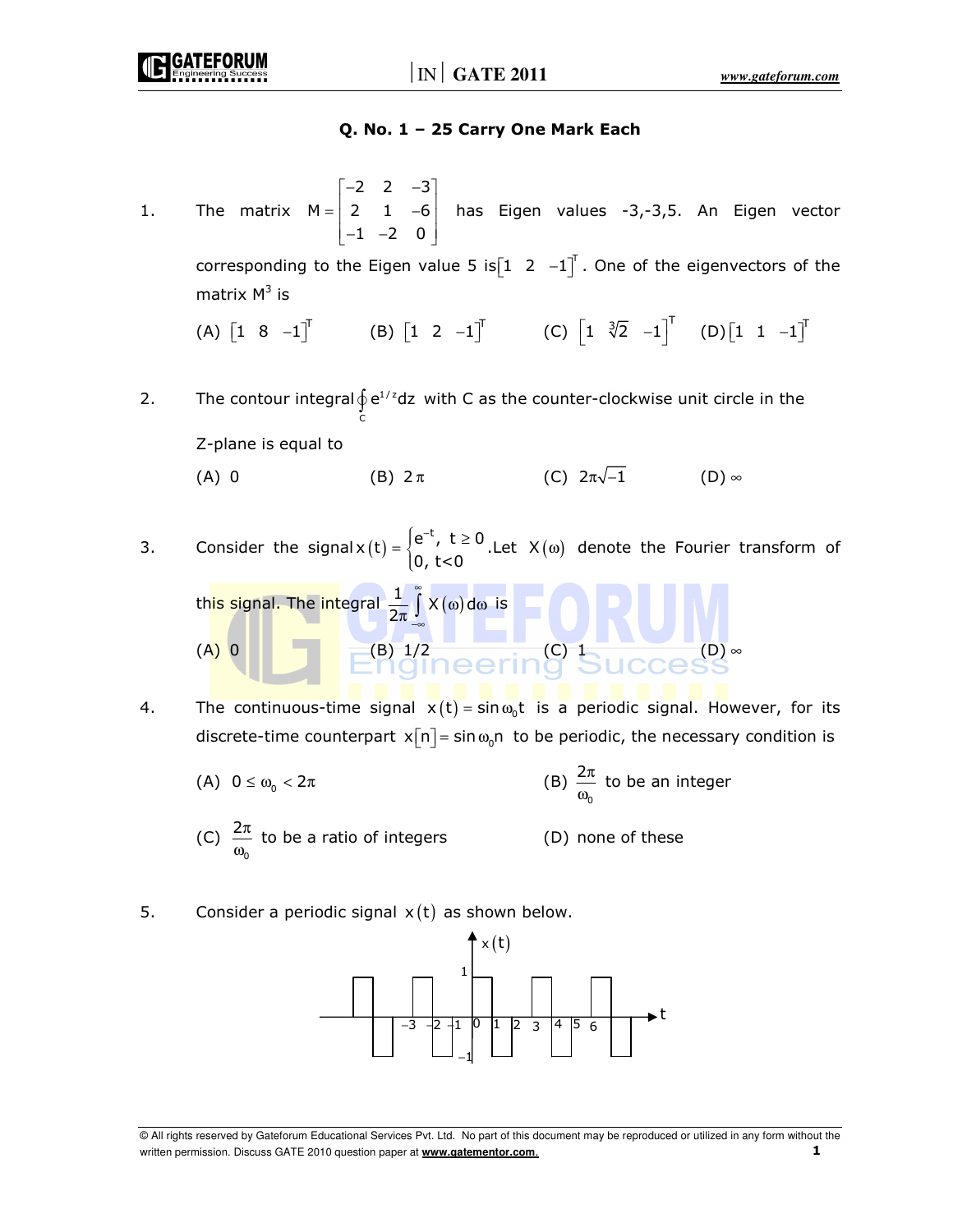It has a Fourier series representation  $x(t) = \sum_{k=-\infty}^{\infty} a_k e^{j(2\pi/T)kt}$  $x(t) = \sum a_k e^{j\theta}$  $\sum_{n=1}^{\infty}$   $\sigma$   $\int$   $(2\pi)$  $=\sum\limits_{k=-\infty}a_{k}e^{j(2\pi/\top)kt}$ . Which one of the following statements is TRUE?

2 π

- (A)  $a_k = 0$ , for k odd integer and T=3
- (B)  $a_k = 0$ , for k even integer and T=3
- (C)  $a_k = 0$ , for k even integer and T=6
- (D)  $a_k = 0$ , for k odd integer and T=6

6. The integral 
$$
\frac{1}{\sqrt{2\pi}} \int_{-\infty}^{\infty} t^2 e^{-t^2/2} \delta(1 - 2t) dt
$$
 is equal to  
\n(A)  $\frac{1}{\sqrt{2\pi}} e^{-1/8}$  (B)  $\frac{1}{\sqrt{2\pi}} e^{-1/8}$  (C)  $\frac{1}{\sqrt{2\pi}} e^{-1/2}$  (D) 1

4 $\sqrt{2\pi}$ 

7. Shown below is a pole zero plot of a digital filter

8√2π

π



8. The continuous time signal  $x(t) = cos(100\pi t) + sin(300\pi t)$  is sampled at the rate of 100Hz to get the signal

$$
x_s(t) = \sum_{n=-\infty}^{\infty} x(nT_s) \delta(t - nT_s); T_s = sampling period
$$

The signal  $x<sub>s</sub>$  (t) is passed through an ideal low pass filter with cutoff frequency 100Hz. The output of the filter is proportional to

- (A)  $cos(100\pi t)$  (B)  $cos(100\pi t) + sin(100\pi t)$
- (C)  $cos(100\pi t) sin(100\pi t)$  (D)  $sin(100\pi t)$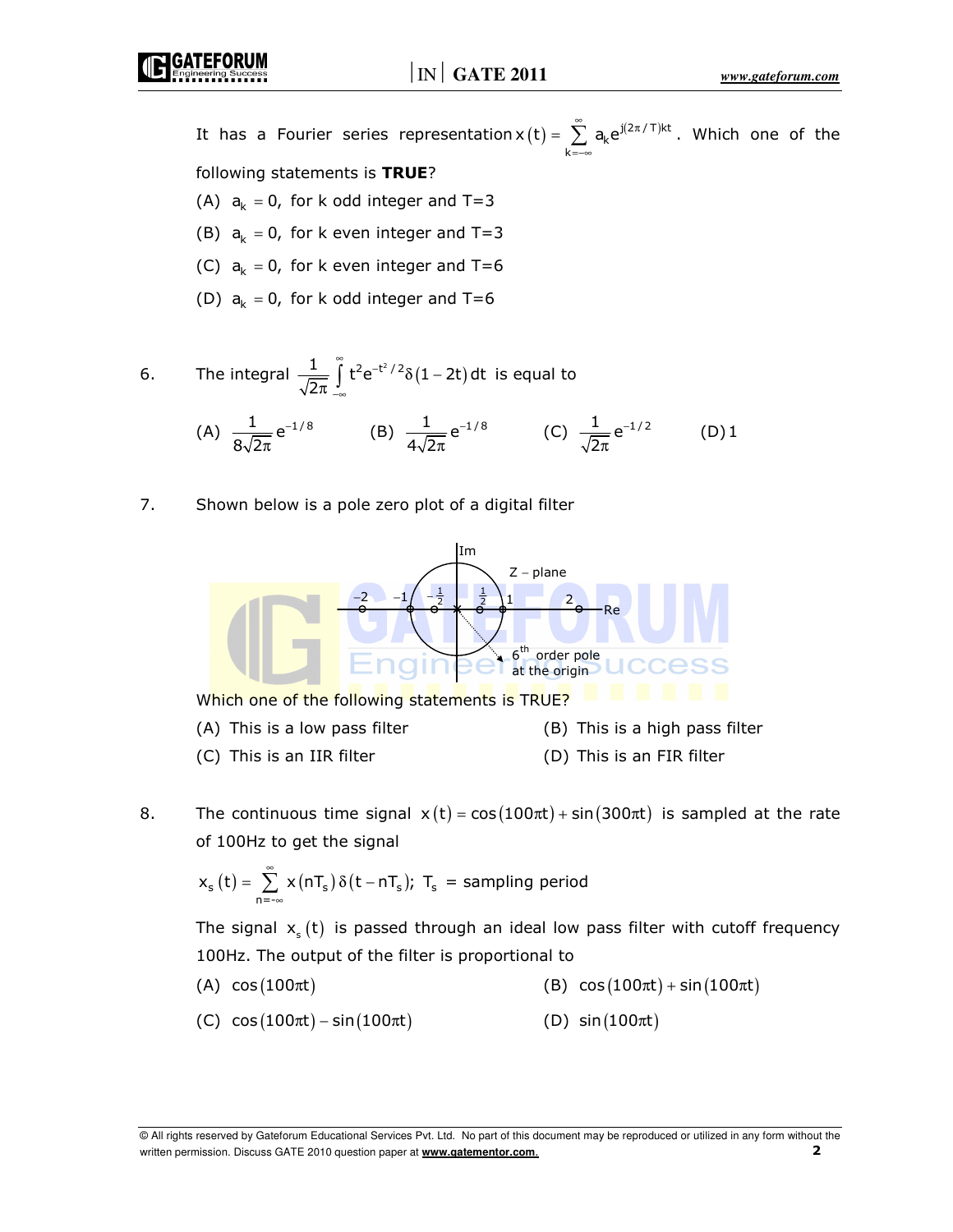9. Consider a system with input  $x(t)$  and  $y(t)$  related as follows

 $y(t) = \frac{d}{dt} \{e^{-t}x(t)\}\$  $=\frac{u}{u}\{e^{-t}x(t)\}\$ 

Which one of the following statements is TRUE?

- 
- (A) The system is nonlinear (B) The system is time-invariant
- 
- (C) The system is stable (D) The system has memory
- 10. The first two rows of Routh's table of a third-order characteristic equation are
	- $s^3$  3 3
	- $s^2$  4 4

It can be inferred that the system has

- (A) one real pole in right half of s-plane
- (B) a pair of complex conjugate poles in the right half of s-plane
- (C) a pair of real poles symmetrically placed around  $s=0$
- (D) a pair of complex conjugate poles on the imaginary axis of the s-plane
- 11. The amplifier shown below has a voltage gain of -2.5, an input resistance of 10kΩ and a lower 3-dB cutoff frequency of 20Hz. Which one of following statements is TRUE when the emitter resistance  $R<sub>E</sub>$  is doubled?



- (A) Magnitude of voltage gain will decrease
- (B) Input resistance will decrease
- (C) Collector bias current will increase
- (D) Lower 3-dB cut-off frequency will increase
- 12. Figure below shows a circuit for implementing an 8-bit Digital-to-Analog converter (DAC) using two identical 4-bit DAC's with equal reference voltages. Assume that  $b_0$  represents LSB,  $b_7$  MSB and the op-amp is ideal. To obtain correct analog values corresponding to an 8-bit DAC at the output  $V_0$ , the value of resistor R is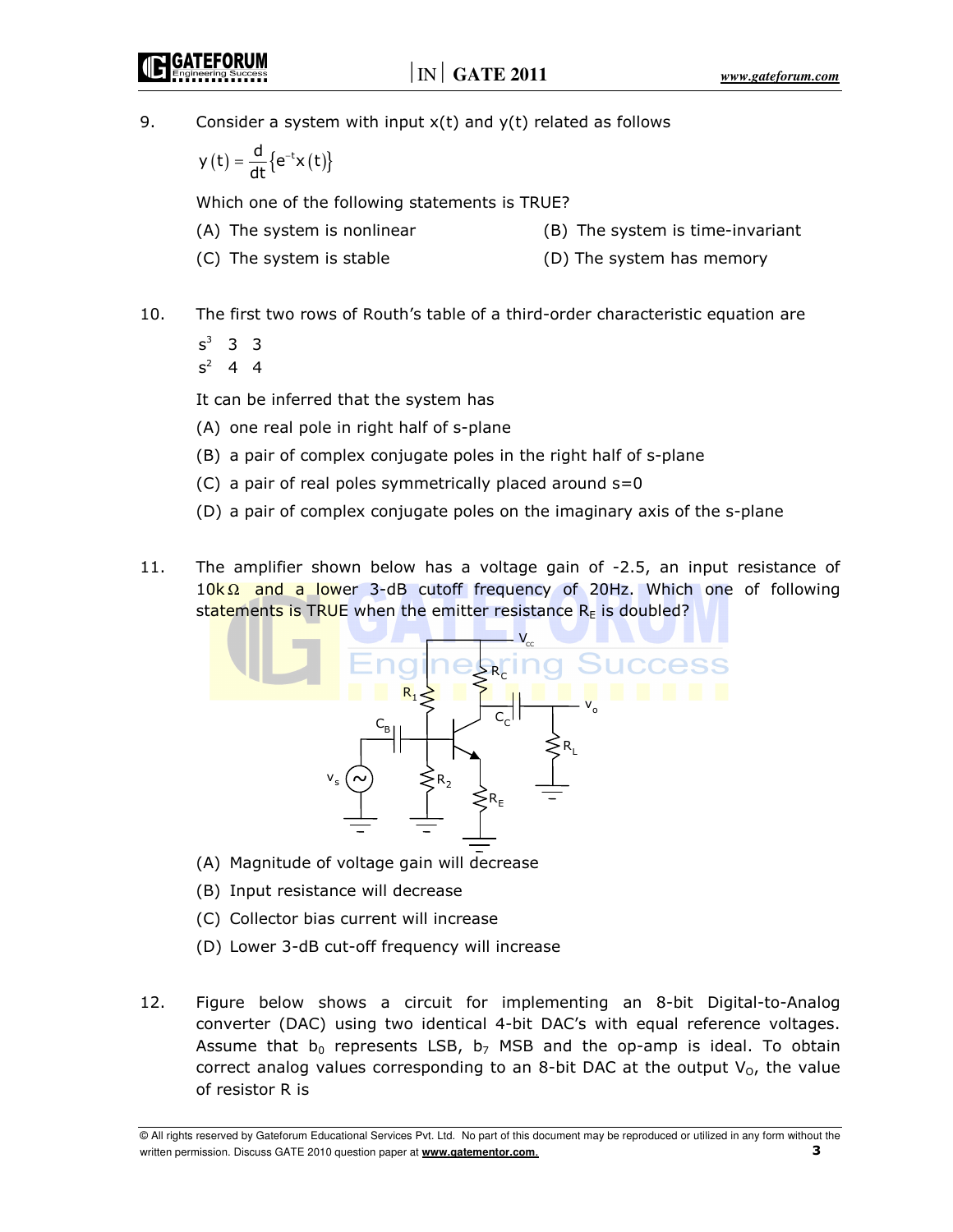



13. In the circuit, the switch, initially at position 1 for a long time, is changed to position 2 at t=0.



R<del>o > + + + + + + + +</del> + C  $\mathsf{G}_1$  $G<sub>2</sub>$  $H_{\!\scriptscriptstyle 1}^{\vphantom{\dagger}}$ –H<sub>2</sub>  $1 \t 1 \t 1 \t 1 \t 1$ 

The transfer function (C/R) of the system is

<sup>©</sup> All rights reserved by Gateforum Educational Services Pvt. Ltd. No part of this document may be reproduced or utilized in any form without the written permission. Discuss GATE 2010 question paper at **www.gatementor.com**.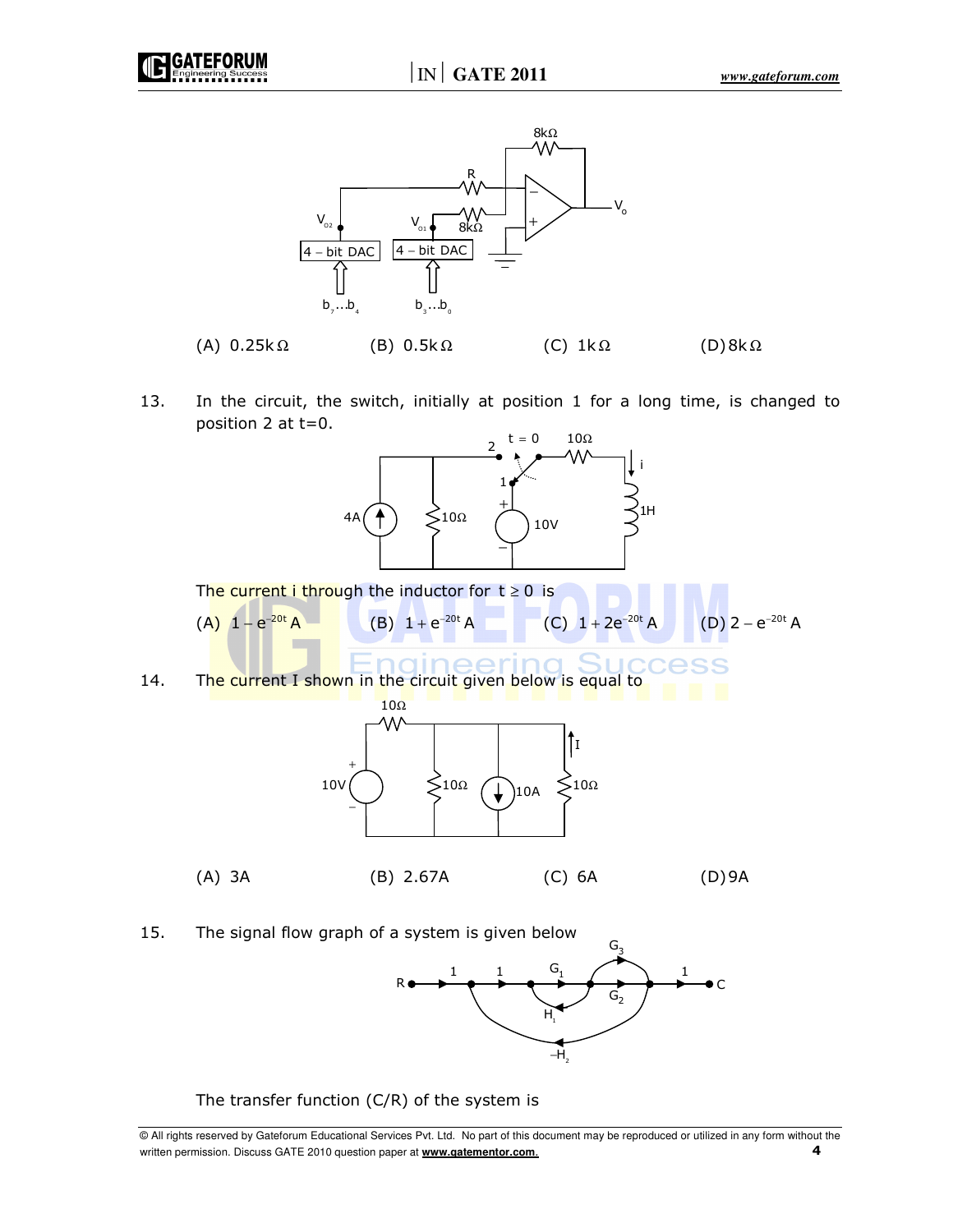- - (A)  $(G_1G_2 + G_1G_3)/(1 + G_1G_2H_2)$
	- (B)  $(G_1G_2 + G_1G_3)/(1 G_1H_1 + G_1G_2H_2)$
	- (C)  $(G_1G_2 + G_1G_3)/(1 G_1H_1 + G_1G_2H_2 + G_1G_3H_2)$
	- (D)  $(G_1G_2 + G_1G_3)/(1 G_1H_1 + G_1G_2H_2 + G_1G_3H_2 + G_1G_2G_3H_1)$
- 16. For the Boolean expression  $f = \overline{abc} + \overline{abc} + \overline{abc} + abc + abc$ , the minimized Product of Sum (PoS) expression is
	- (A)  $f = (b + \overline{c}) \cdot (a + \overline{c})$  (B)  $f = (\overline{b} + c) \cdot (\overline{a} + c)$ (C)  $f = (\bar{b} + c) \cdot (a + \bar{c})$  (D)  $f = \bar{c} + abc$
- 17. The base of the number system for the addition operation 24+14=41 to be true is
- (A) 8 (B) 7 (C) 6 (D) 5
- 18. An 8Kx8 bit RAM is interfaced to an 8085 microprocessor. In a fully decoded scheme, if the address of the last memory location of this RAM is 4FFFH, the address of the first memory location of the RAM will be

(A) 1000H (B) 2000H (C) 3000H (D) 4000H

**Engineering Success** 

19. The Treadmill Test is used to diagnose **the state of the state of the state of the state of the state of the state of the state of the state of the state of the state of the state of the state of the state of the state** 

- (A) the balancing style during walk of the patient
- (B) the auditory activity of the patient
- (C) the visual activity of the patient
- (D) the cardiac activity of the patient
- 20. The characteristics of a thermometer measuring ambient temperature is  $2 \frac{d T_i}{dt} + T_i - T_a = 0$  where  $T_i$  and  $T_a$  are the indicated and ambient temperatures, respectively, both in ºC and time is in seconds. The -3dB cut-off frequency in the frequency response of the thermometer is (A)  $1/4 \pi$ Hz (B)  $1/2$ Hz (C)  $1$ Hz (D)  $2 \pi$ Hz
- 21. For a copper-constantan (Type T) thermocouple, the junction potential E (in  $\mu$ V) at  $\theta$ <sup>o</sup>C is given by  $E = 38.74\theta + 3.3 \times 10^{-2} \theta^2 + 2.07 \times 10^{-4} \theta^3 - 2.2 \times 10^{-6} \theta^4$  + higher order terms .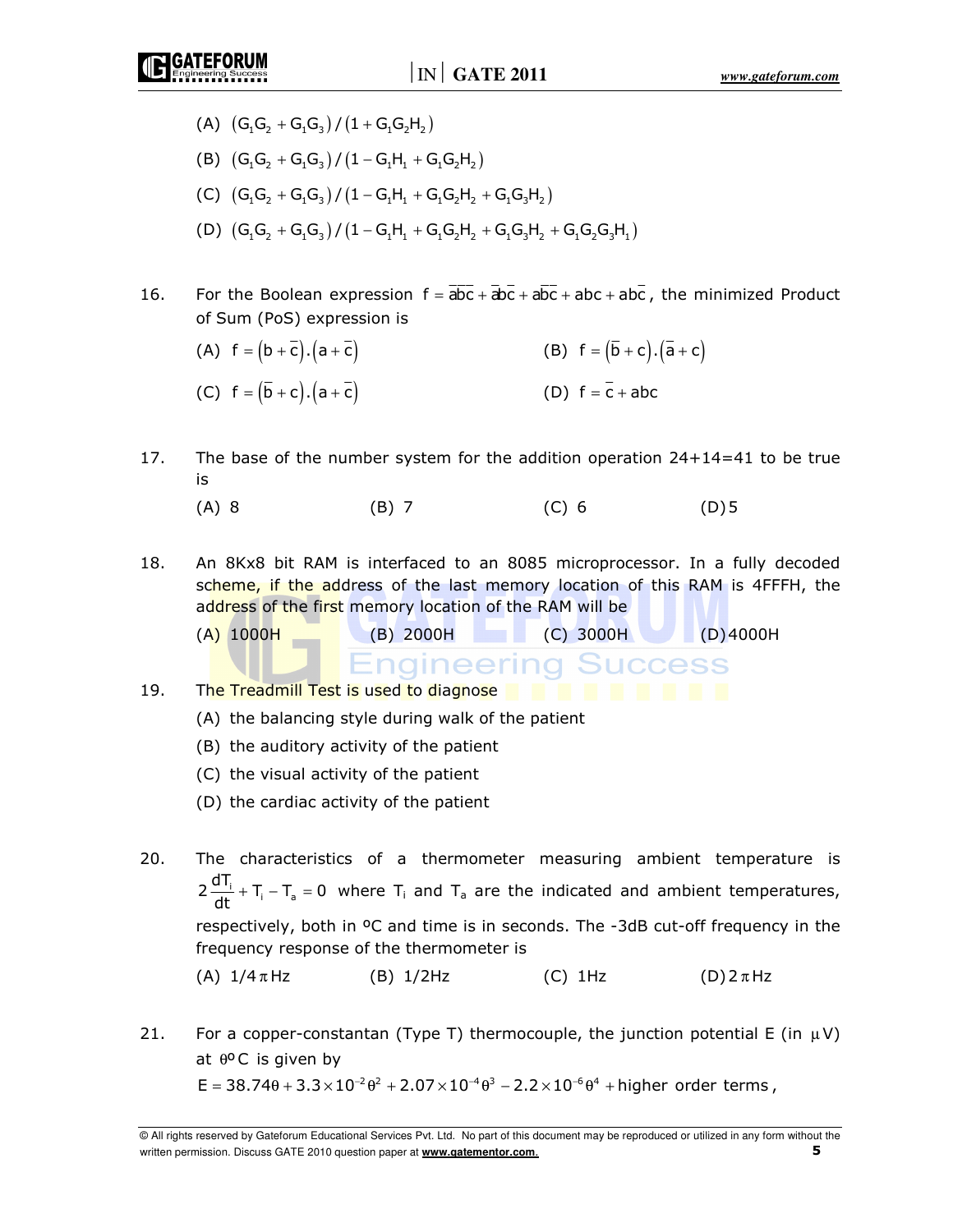assuming the cold junction compensation. The sensitivity of thermocouple at 100ºC is approximately

(A)  $45.34 \mu V / ^{o}C$  (B)  $42.75 \mu V / ^{o}C$  (C)  $38.74 \mu V / ^{o}C$  (D)  $0.06 \mu V / ^{o}C$ 

22. The temperature of a furnace is monitored at a distance of 50m away. The temperature transmitter has a range of 0-500ºC and provides 4-20mA current output. The measured temperature and the output current have a straight line relationship with positive slope. The measured temperature and the output current have a straight line relationship with positive slope. The temperature is determined from the voltage measured across a resistance of 500 $\Omega$  in the current loop. If the voltage measured across the resistance is 4V, the temperature of the furnace is

(A) 100ºC (B) 125ºC (C) 150ºC (D) 200ºC

- 23. The core/ cladding index difference of a single-mode optical fiber cable is 0.01. the refractive index of the material of the core is 1.5. The maximum angle of acceptance of the fiber is approximately equal to
	- (A) 17.5º (B) 12.1º (C) 8.6º (D) 2.0º
- 24. The conventional way of expressing vibration is in terms of
	- $(A)$  Richter scale (B) Acceleration due to gravity
	- (C) Speed of sound (D) Atmospheric pressure
- 25. The primary and secondary of an LVDT (stroke length ±50mm ) are connected to a 3kHz sinusoidal source and ideal semiconductor diode bridge-based phase sensitive demodulator circuit. The core of the LVDT remains static at 15mm above the ideal null position. The frequency of the voltage observed at the input of the low-pass filter is
	- (A) 1kHz (B) 1.5kHz (C) 3kHz (D) 6kHz

#### Q. No. 26 – 55 Carry Two Marks Each

- 26. The series  $\sum_{n=1}^{\infty} \frac{1}{4n^2} (x-1)^{2m}$ m=0  $\frac{1}{4m}(x-1)$ ∞  $\sum_{n=0}^{\infty} \frac{1}{4m} (x-1)^{2m}$  converges for (A)  $-2 < x < 2$  (B)  $-1 < x < 3$  (C)  $-3 < x < 1$  (D)  $x < 3$
- 27. Consider the differential equation  $y+2y+y=0$  with boundary conditions  $y(0) = 1$ ;  $y(1) = 0$ . The value of  $y(2)$  is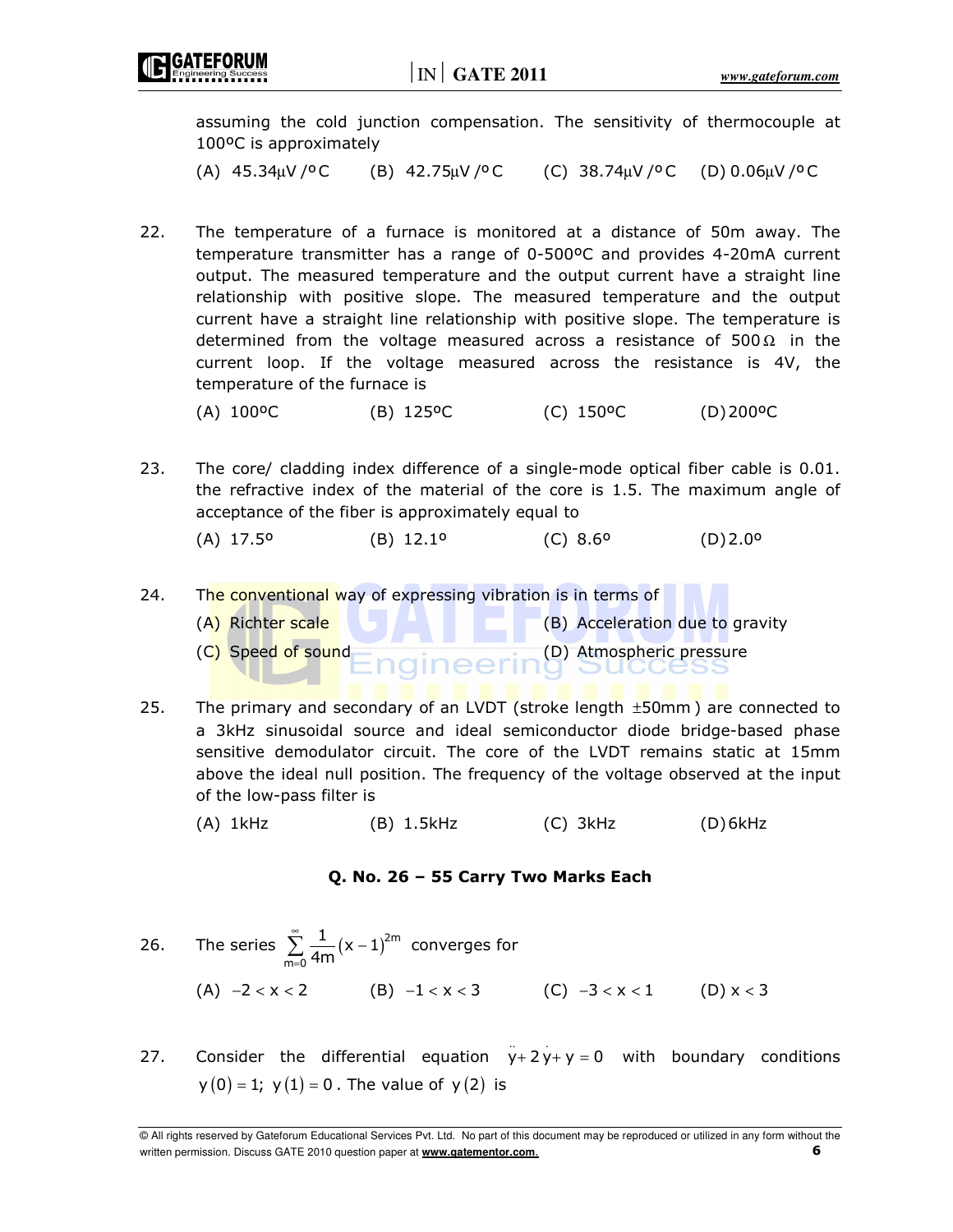| <b>IC GATEFORUM</b> | IN                | <b>GATE 2011</b> | www.gateforum.com |
|---------------------|-------------------|------------------|-------------------|
| A.<br>-             | $ \rho^{-1}$<br>◡ |                  |                   |

28. The box 1 contains chips numbered 3, 6, 9, 12 and 15. The box 2 contains chips numbered 6,11,16,21 and 26. Two chips, one from each box are drawn at random. The numbers written on these chips are multiplied. The probability for the product to be an even number is

(A) 6/25 (B) 2/5 (C) 3/5 (D) 19/25

29. The extremum (minimum or maximum) point of a function  $f(x)$  is to be determined by solving  $\frac{df(x)}{dx} = 0$  using the Newton Raphsons method. Let  $f(x) = x^3 - 6x$  and  $x_0 = 1$  be the initial guess of x. The value of x after two iterations  $(x_2)$  is

(A) 0.0141 (B) 1.4142 (C) 1.4167 (D) 1.5000

- 30. The unit-step response of a negative unity feedback system with the open-loop transfer function  $G(s) = \frac{6}{s+5}$  $=\frac{6}{s+5}$  is
- $(A) 1 + e^{-5t}$  $-e^{-5t}$  (B)  $6-e^{-5t}$  (C)  $\frac{6}{5} - \frac{6}{5}e^{-5t}$  $-\frac{6}{5}e^{-5t}$  (D)  $\frac{6}{11} - \frac{6}{11}e^{-11t}$  $-\frac{6}{11}e^{-}$ 31. The transfer function of the system described by the state-space equations
- . 1 1 1  $\mathbf{x}_1 = \begin{bmatrix} -4 & -1 \\ 2 & 1 \end{bmatrix} \mathbf{x}_1 + \begin{bmatrix} 1 \\ 2 \end{bmatrix} \mathbf{u}$ ; y=[1 0]  $\mathbf{x}_1$  $\begin{bmatrix} x_1 \\ x_2 \end{bmatrix} = \begin{bmatrix} -4 & -1 \\ -3 & -1 \end{bmatrix} \begin{bmatrix} x_1 \\ x_2 \end{bmatrix} + \begin{bmatrix} 1 \\ 1 \end{bmatrix}$ u; y= $\begin{bmatrix} 1 & 0 \end{bmatrix} \begin{bmatrix} x_1 \\ x_2 \end{bmatrix}$

 $\begin{bmatrix} 2 & -3 & -1 \end{bmatrix}$   $\begin{bmatrix} x_2 & 1 \end{bmatrix}$   $\begin{bmatrix} 1 \end{bmatrix}$   $\begin{bmatrix} 1 & 2 \end{bmatrix}$   $\begin{bmatrix} 2 & 2 \end{bmatrix}$ 

2

- (A)  $\frac{S}{S^2 + 5}$  $\frac{S}{S^2 + 5S + 1}$  (B)  $\frac{2S}{S^2 + 5S}$  $\frac{2s}{s^2 + 5s + 1}$  (C)  $\frac{3s}{s^2 + 5s}$  $rac{3s}{s^2 + 5s + 1}$  (D)  $rac{4s}{s^2 + 5s}$  $s^2 + 5s + 1$
- 32. Consider the second order system with the characteristic equation  $s(s + 3) + K(s + 5) = 0$ . Based on the properties of the root loci, it can be shown that the complex portion of the root loci of the given system for  $0 < K < \infty$  is described by a circle, and the two breakaway points on the real axis are

(A) 
$$
-5 \pm \frac{\sqrt{5}}{2}
$$
 (B)  $-5 \pm \sqrt{5}$  (C)  $-5 \pm \sqrt{10}$  (D)  $-5 \pm 2\sqrt{5}$ 

<sup>©</sup> All rights reserved by Gateforum Educational Services Pvt. Ltd. No part of this document may be reproduced or utilized in any form without the written permission. Discuss GATE 2010 question paper at **www.gatementor.com**. 7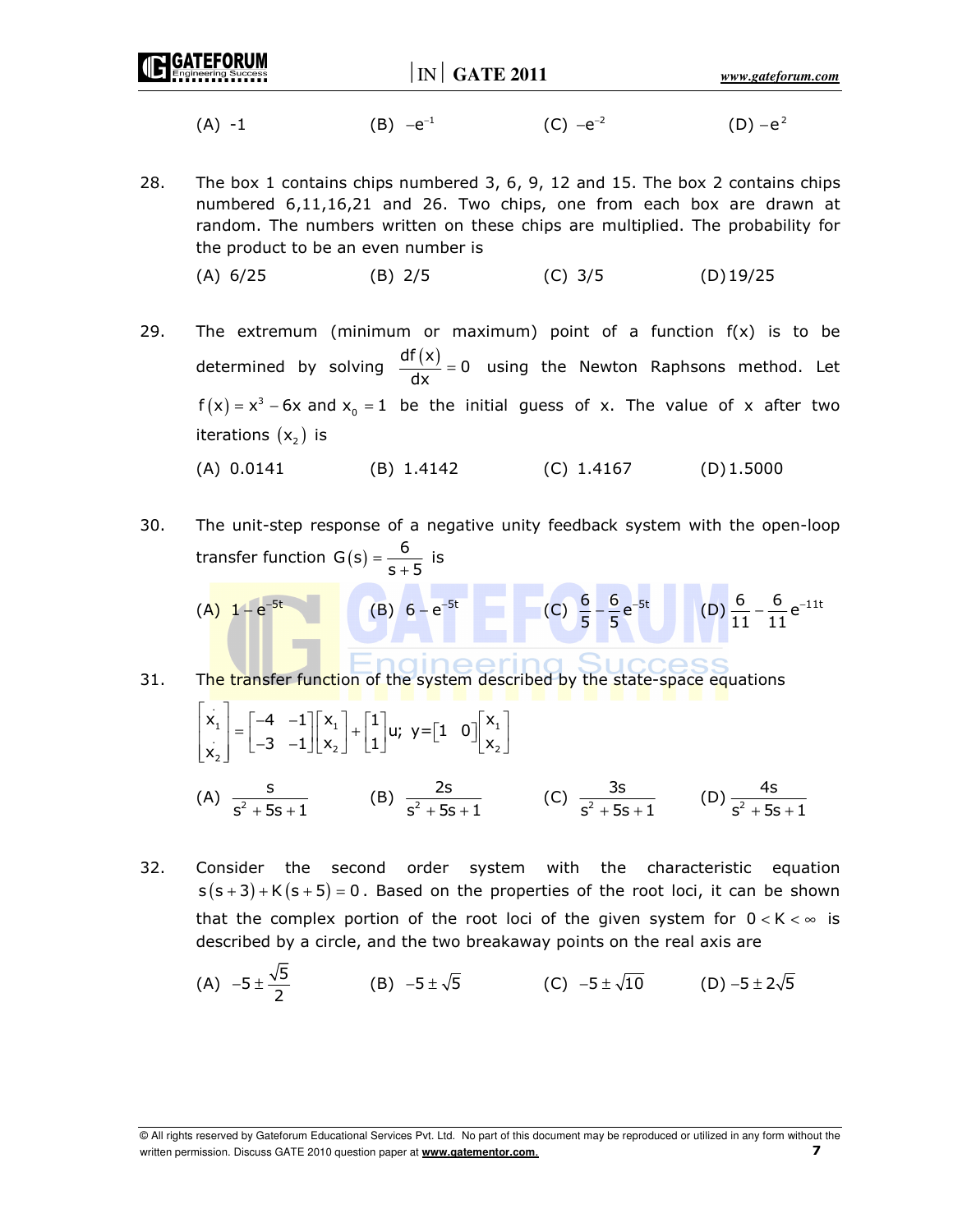- 33. In a flapper-nozzle displacement transducer, the values of the following parameters are given: Diameter of the orifice  $= 0.2$ mm, Diameter of the nozzle  $=$ 0.8mm, Supply pressure =  $1.4 \times 10^2$ kPa (guage), Ambient pressure = 0 (gauge). The maximum value of the sensitivity is (A) 4.0 MPa/mm (B) 5.6 MPa/mm (C) 6.4 MPa/mm (D) 7.3 MPa/mm
- 34. A differential push-pull type capacitive displacement sensor (nominal capacitance  $C_{_0}$  = 0.01 $\mu$ F) is connected in two adjacent arms of an ac bridge in such a way that the output voltage of the bridge is independent of the frequency of the supply voltage. Supply to the bridge is 1V at 1kHz, and two equal resistances (R=3.9k $\Omega$  are placed in the other two arms of the bridge. The bridge sensitivity is

(A)  $0.001$ mV / pF (B)  $0.05$ mV / pF (C)  $0.1$ mV / pF (D)  $0.5$ mV / pF

- 35. A turbine flow meter is rotating at 72rpm. The flux  $\psi$  linked to the nearby magnet and coil assembly is given by  $\psi(\theta) = 3 + \cos(4\theta)$  mWb where  $\theta$  is the angular position (in radian). The amplitude and frequency of the output voltage signal, respectively, are
	- $(A)$  4mV and 45.8Hz (B) 30.2mV and 4.8Hz
	-

 $(C)$  30.2mV and 30.2Hz (D) 288mV and 45.8Hz

36. Assuming base-emitter voltage of 0.7 V and  $\beta = 99$  of transistor O<sub>1</sub> the output voltage  $V_0$  in the ideal op-amp circuit shown below is  $\Box$ 

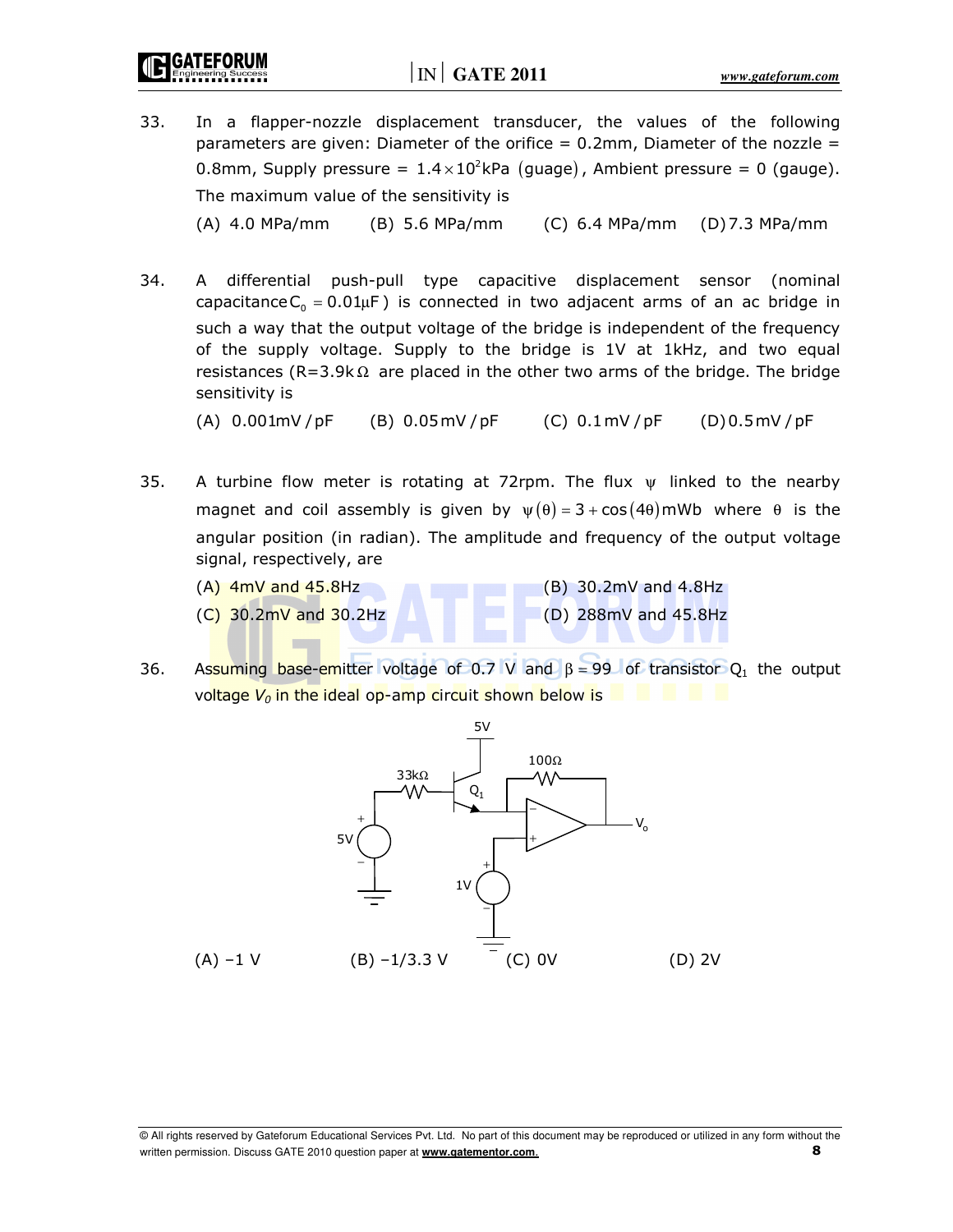37. Assuming Zener diode  $D_1$  has current-voltage characteristics as shown below on the right and forward voltage drop of diode  $D_2$  is 0.7 V, the voltage  $V_0$  in the circuit shown below is

(A) 3.7 V (B) 2.7 V (C) 2.2 V (D) 0V



38. The transfer characteristics of the circuit drawn below is observed on an oscilloscope used in XY mode. The display on the oscilloscope is shown on the right hand side.  $V_r$  is connected to the X input with a setting of 0.5 V/div, and  $V_0$  is connected to the Y input with a setting of 2 V/div. The beam is positioned at the origin when V, is zero.



 Assuming that the op-amp is ideal and the Zener diodes have forward biased voltage drop of 0.7 V, the values of reverse break-down voltages of  $Z1$  and  $Z2$  are, respectively,

| $(A)$ 3.3 V and 5.3 V | $(B)$ 4.7 V and 6.7 V |
|-----------------------|-----------------------|
| $(C)$ 6.7 V and 4.7 V | (D) 5.3 V and 3.3 V   |

39. Power in a three phase star connected balanced inductive load is measured by two wattmeter method. The phase voltage and phase current are 230 V and 5 A, respectively. The power factor of the load is 0.707. The readings PI and P2 of the two Wattmeters are

- 
- (A)  $PI = 298$  W and  $PI = 1111$  (B)  $PI = 516$  W and  $PI = 1924$  W
- (C) PI = 1220 W and P2 = 1220 W (D) P1 = 1111 Wand P2 = -516W

<sup>©</sup> All rights reserved by Gateforum Educational Services Pvt. Ltd. No part of this document may be reproduced or utilized in any form without the written permission. Discuss GATE 2010 question paper at **www.gatementor.com.** 9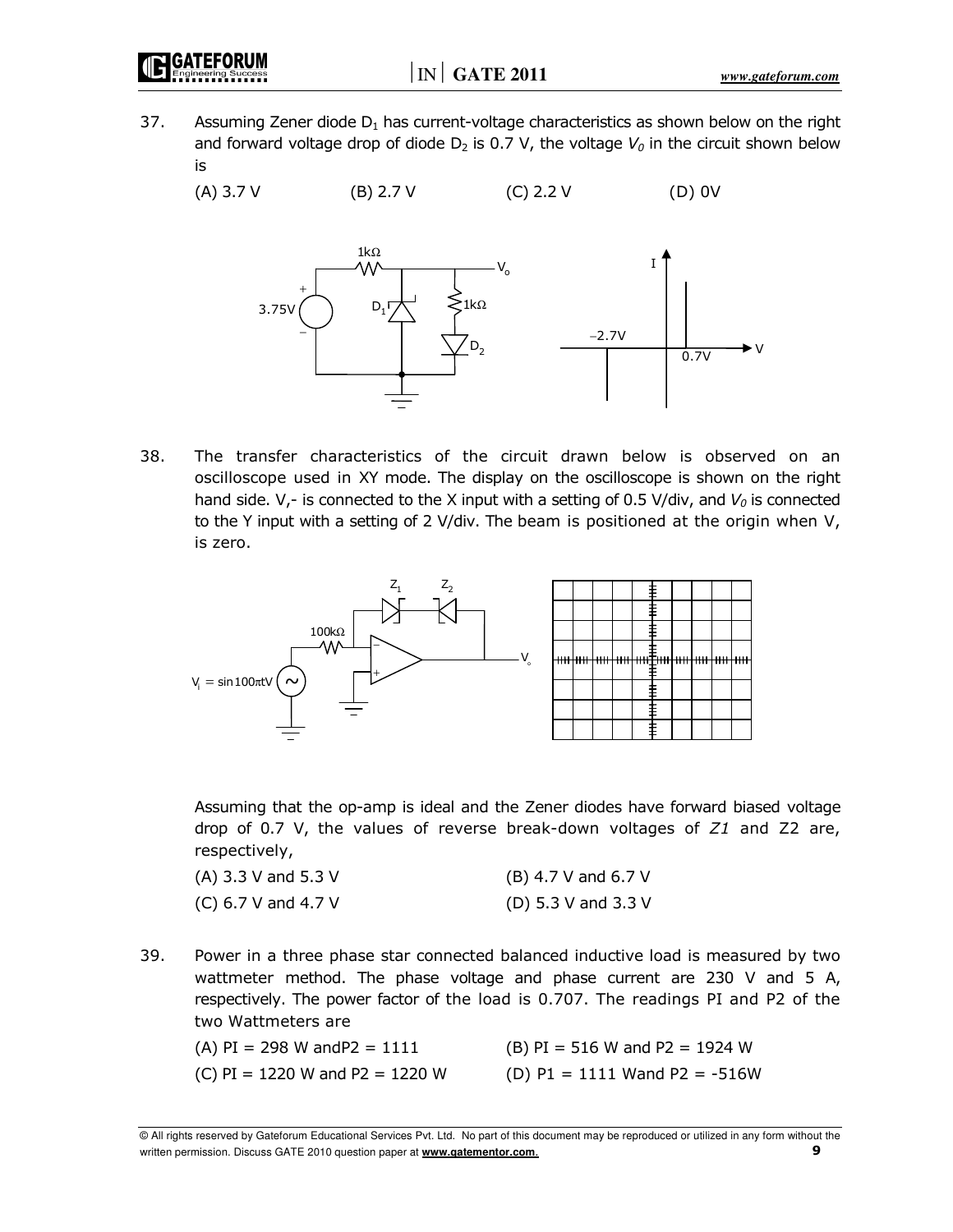IN **GATE 2011** *www.gateforum.com*



40. In the Wheatstone bridge shown below, when the resistance R1 increases by 1ohm, the current through the galvanometer is



 (Consider the Thevenin's equivalent resistance of the bridge in the calculations)  $(A) 1.25 \mu A$  (B)  $2.5 \mu A$  (C)  $12.5 \mu A$  (D)  $25 \mu A$ 

41. The value of  $V_0$  of the series regulator shown below is



42. The ideal op-amp based circuit shown below acts as a



43. A 4-bit successive approximation type of A/D converter has an input range of 0 to 15 volts. The output bit  $b_1$  next to the LSB has a stuck-at-zero fault. The pair of input voltages that produces the same output code word is (A) 2 V and 4 V (B) 4 V and 6 V (C) 1 V and 2 V (D) 8 V and 9 V

<sup>©</sup> All rights reserved by Gateforum Educational Services Pvt. Ltd. No part of this document may be reproduced or utilized in any form without the written permission. Discuss GATE 2010 question paper at **www.gatementor.com.** 10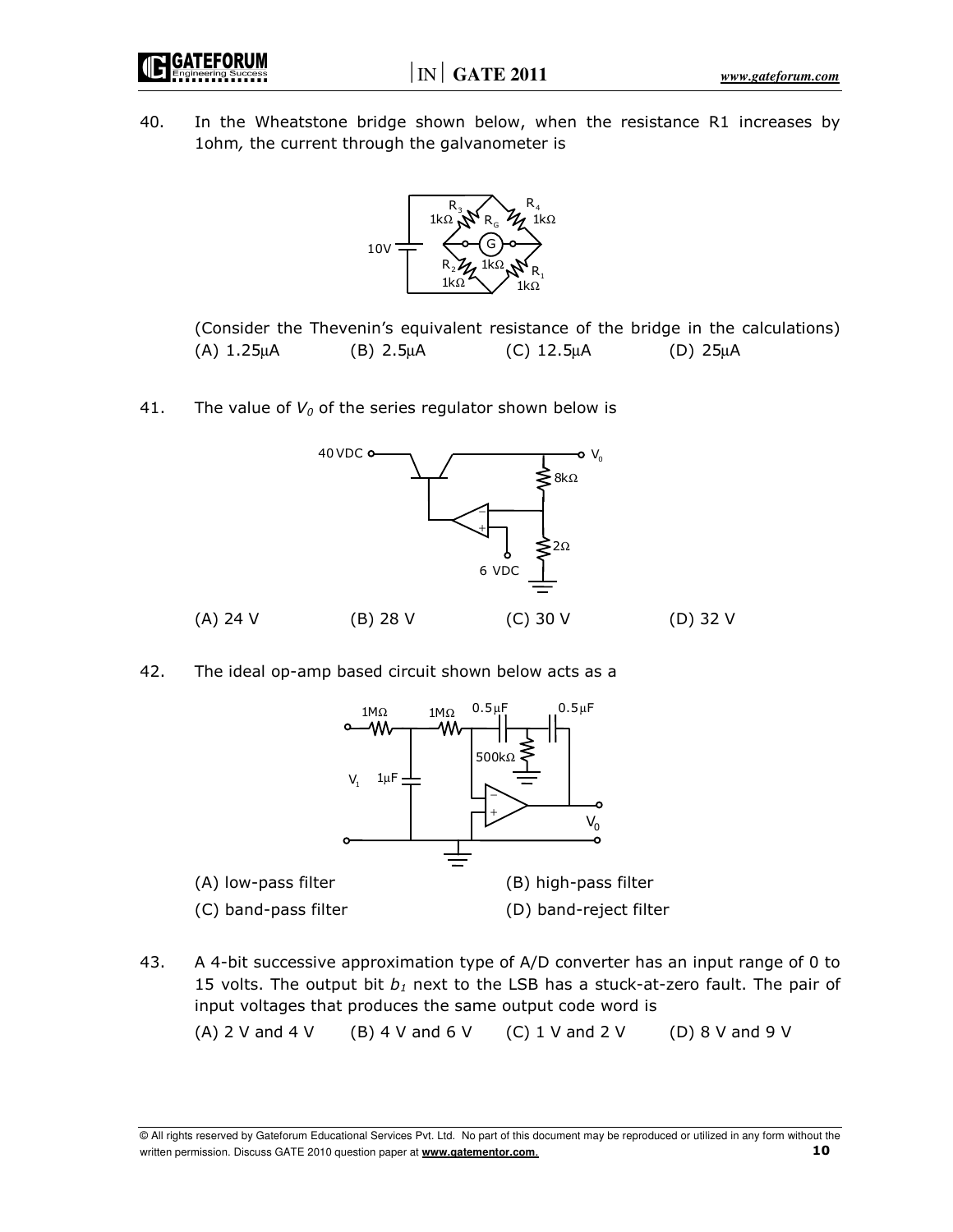44. The number of objects crossing a window sequentially at variable speed is to be counted using an interrupt in the 8085 microprocessor. The objects are sensed by an optical source and a detector with associated signal conditioning circuit. The circuit produces a logic high output as long as the object is in front of the window, and this output is used to interrupt the processor. The duration of an object being in front of the window is in the range of 100 ms to 2 s. The processor takes 1 ms to process the input after an interrupt. The best choice of interrupt for an error free counting is

(A) RST 5.5 (B) RST 6.5 (C) RST 7.5 (D) INTR

45. The circuit below shows an up/down counter working with a decoder and a flipflop. Preset and Clear of the flip-flop are asynchronous active-low inputs



Assuming that the initial value of counter output  $(Q_2 Q_1 Q_0)$  as zero, the counter outputs in decimal for 12 clock cycles are

 (A) 0, 1,2,3,4,4,3,2, 1,1,2,3,4 (B) 0,1, 2, 3,4, 5, 0,1,2,3 ,4,5,0  $(C)$  0,1, 2, 3, 4, 5, 5, 4, 3, 2,  $'$ !, 0, 1 (D) 0, 1, 2, 3, 4, 5, 4, 3, 2, 1, 0, 1, 2

46. A square wave (amplitude ±10mV, frequency 5 kHz, duty cycle 50%) is passed through an ideal low-pass filter with pass-band gain and cut-off frequency of 0 dB and 10 kHz respectively. The filtered signal is subsequently "buried" additively into a zero-mean noise process of one-sided power-spectral density (PSD) of 25  $pW$  Hz<sup>-1</sup> up to a frequency of 2 MHz. The PSD of the noise is assumed to be zero beyond 2 MHz. The signal-to-noise ratio of the output is

(A) 0 dB (B) O.1 dB (C) 1.0 dB (D) 3 dB

<sup>©</sup> All rights reserved by Gateforum Educational Services Pvt. Ltd. No part of this document may be reproduced or utilized in any form without the written permission. Discuss GATE 2010 question paper at **www.gatementor.com.** 11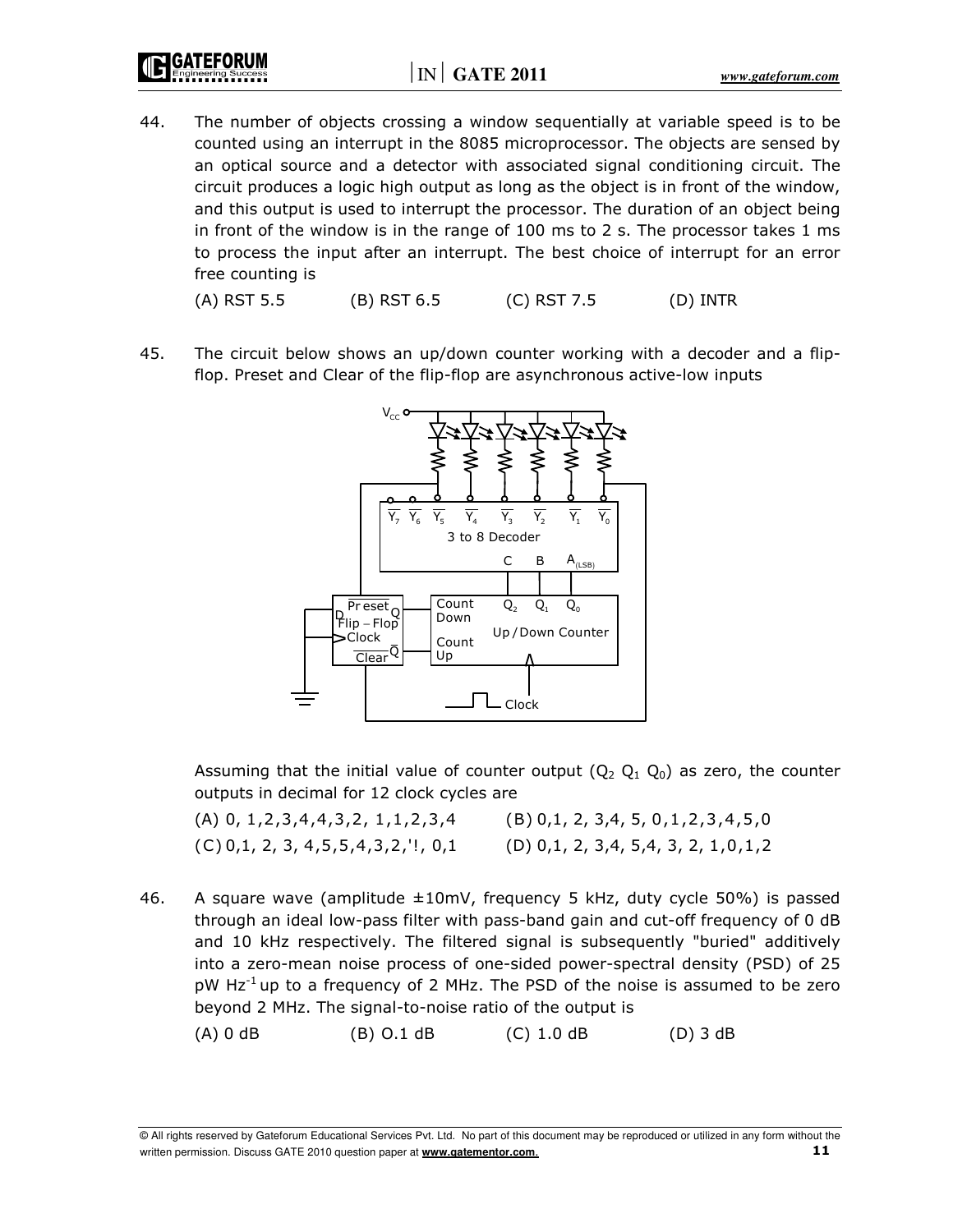47. Consider the difference equation  $y[n]-\frac{1}{3}y[n-1]=x[n]$  and suppose that  $x[n] = \left(\frac{1}{2}\right)^n u[n]$ . Assuming the condition of initial rest, the solution for  $y[n], n \ge 0$ , is (A)  $3\left(\frac{1}{3}\right)^n - 2\left(\frac{1}{2}\right)^n$  $\left(\frac{1}{3}\right)^{n}-2\left(\frac{1}{2}\right)^{n}$ (B)  $-2\left(\frac{1}{3}\right)^n + 3\left(\frac{1}{2}\right)^n$  $-2\left(\frac{1}{3}\right)^{n}+3\left(\frac{1}{2}\right)^{n}$ (C)  $\frac{2}{2} \left( \frac{1}{2} \right)^n + \frac{1}{2} \left( \frac{1}{2} \right)^n$  $3(3)$   $3(2)$  $\left(\frac{1}{3}\right)^{11} + \frac{1}{3}\left(\frac{1}{2}\right)^{11}$ (D)  $\frac{1}{2} \left( \frac{1}{2} \right)^n + \frac{2}{2} \left( \frac{1}{2} \right)^n$  $3(3) 3(2)$  $\left(\frac{1}{3}\right)^{11}+\frac{2}{3}\left(\frac{1}{2}\right)^{11}$ 

#### Common Data Questions: 48 & 49



49. The average total power delivered by the two sources is (A) 0 W (B) 0.5 W (C) 2 W (D)4W

#### Common Data Questions: 50 & 51

 The open-loop transfer function of a unity negative feedback control system is given by  $G(s) =$ K

$$
G(S) = \frac{1}{(s+5)^3}
$$

- 50. The value of K for the phase margin of the system to be  $45^{\circ}$  is (A) 250 $\sqrt{5}$  (B) 250 $\sqrt{2}$  (C) 125 $\sqrt{5}$  (D) 125 $\sqrt{2}$
- 51. The value of K for the damping ratio  $\zeta$  to be 0.5 corresponding to the dominant closed-loop complex conjugate pair is (A) 250 (B) 125 (C) 75 (D) 50

<sup>©</sup> All rights reserved by Gateforum Educational Services Pvt. Ltd. No part of this document may be reproduced or utilized in any form without the written permission. Discuss GATE 2010 question paper at **www.gatementor.com.** 12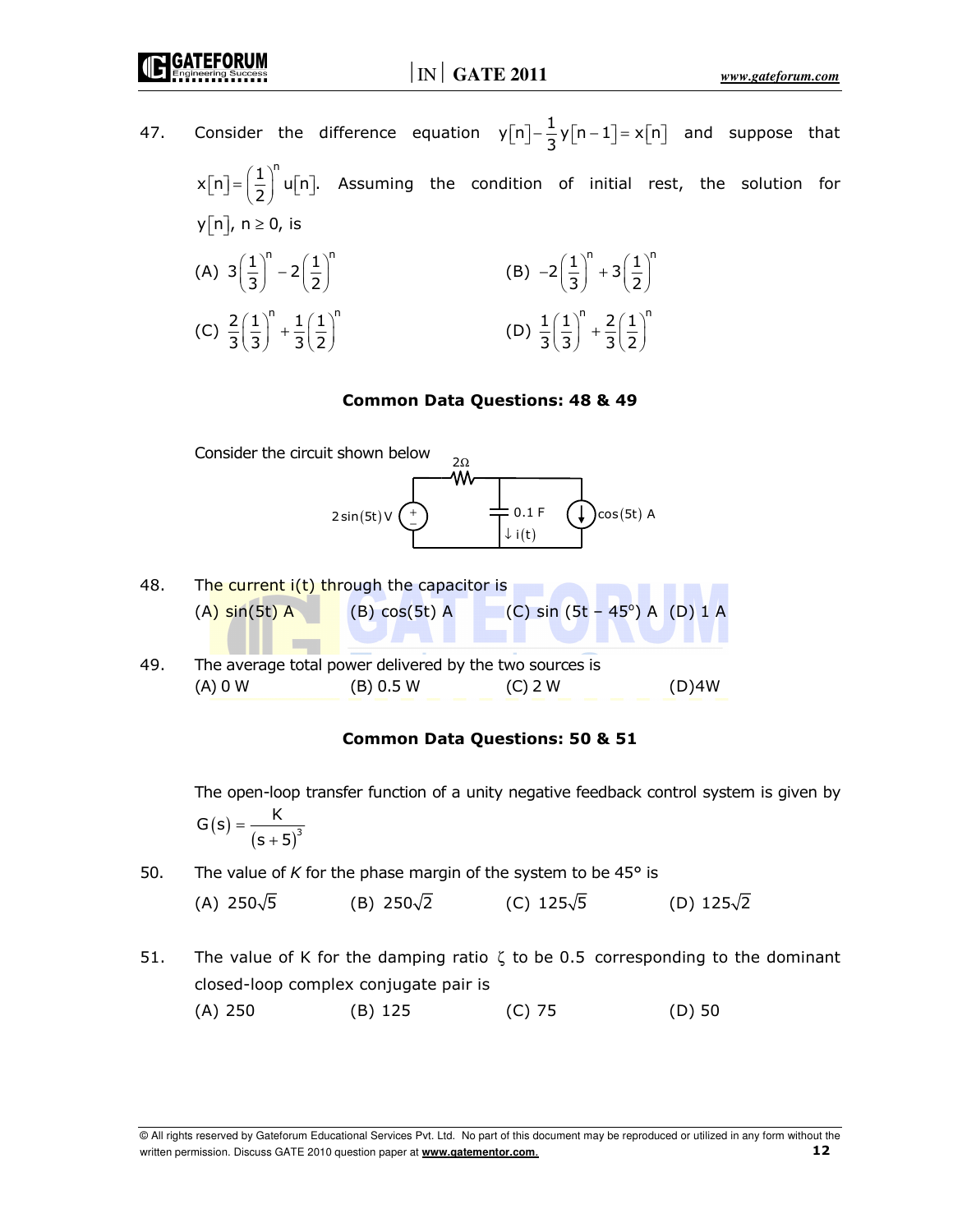# Linked Answer Questions: Q.52 to Q.55 Carry Two Marks Each Statement for Linked Answer Questions: 52 & 53

 The level of water, stored in a truncated conical bath, is measured by a gamma-ray radiation sensor. The *initial* level of water is 1 m, and the level is increasing due to water inflow at the constant rate of  $0.125m^3/s$ . Assume mass absorption coefficient of water is 77 x 10<sup>-4</sup> m<sup>2</sup>/kg and density of water is 1000 kg/m<sup>3</sup>.



52. When the intensity of radiation received by the floating detector is half of the intensity detected initially, the level of water is

|  | (A) 1.09 m | $(B)$ 1.5 m | $(C)$ 1.8 m | $(D)$ 1.9 m |
|--|------------|-------------|-------------|-------------|
|--|------------|-------------|-------------|-------------|

53. When the floating detector is at the level calculated in Q.52, the time elapsed is (A) 4.1 s (B) 5.23 s (C) 10.52 s (D) 50.63 s

# Statement for Linked Answer Questions: 54 & 55

 M1, M2 and M3 in the circuit shown below are matched N-channel enhancement mode MOSFETs operating in saturation mode, forward voltage drop of each diode is 0.7 V, reverse leakage current of each diode is negligible and the op-amp is ideal.

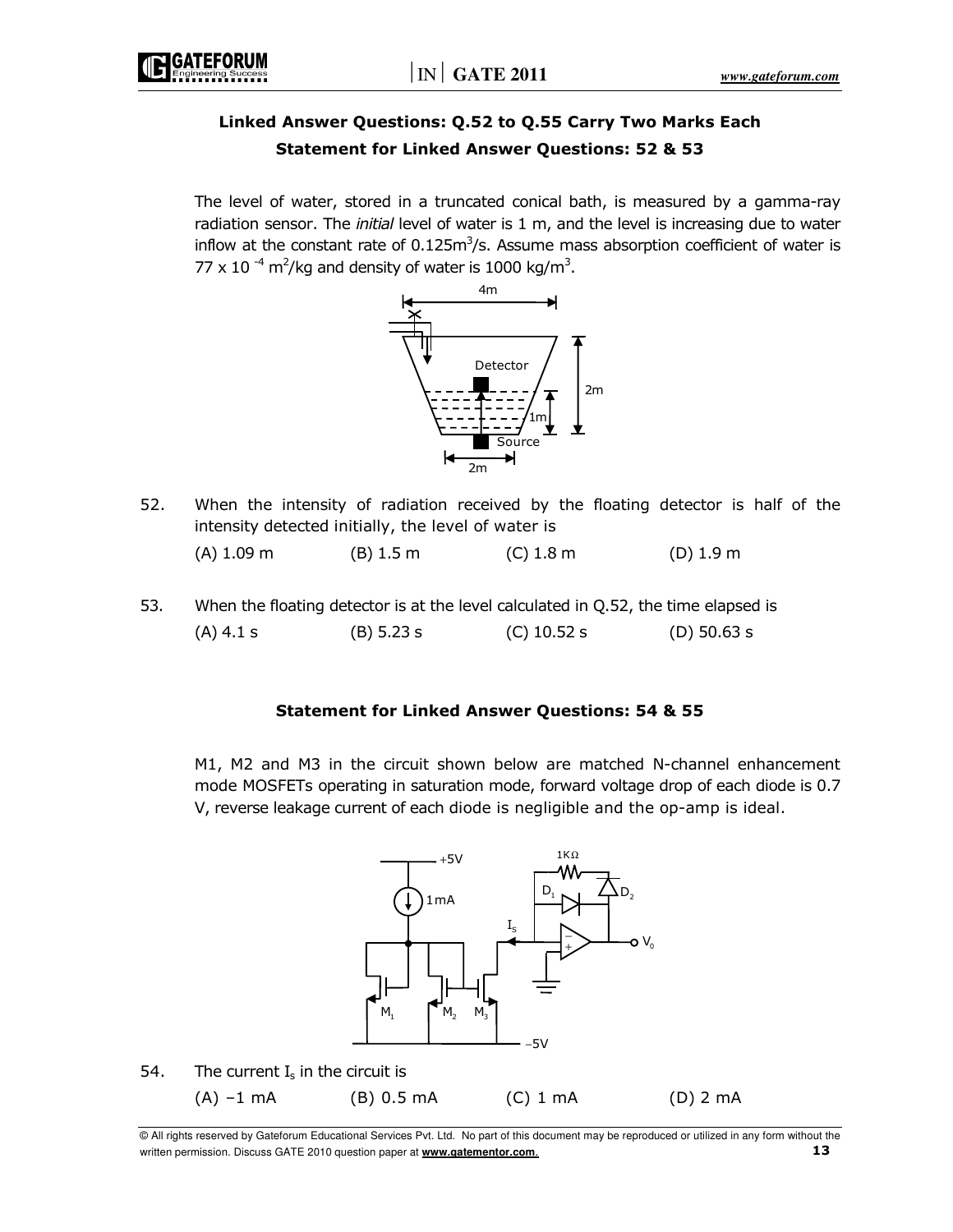- 55. For the computed value of current  $I_S$ , the output voltage  $V_0$  is
	- (A)  $1.2$  V (B)  $0.7$ V (D)  $0.2$ V (D)  $-0.7$  V

# Q. No. 56 – 60 Carry One Mark Each

- 56. There are two candidates P and Q in an election. During the campaign, 40% of the voters promised to vote for P, and rest for Q. However, on the day of election 15% of the voters went back on their promise to vote for P and instead voted for Q. 25% of the voters went back on their promise to vote for Q and instead voted for P. Suppose, P lost by 2 votes, then what was the total number of voters? (A) 100 (B) 110 (C) 90 (D) 95
- 57. The question below consists of a pair of related words followed by four pairs of words. Select the pair that best expresses the relation in the original pair:

Gladiator: Arena

| (A) dancer: stage      | (B) commuter: train   |
|------------------------|-----------------------|
| (C) teacher: classroom | (D) lawyer: courtroom |

58. Choose the most appropriate word from the options given below to complete-the following sentence:

 Under ethical guidelines recently adopted by the Indian Medical Association, human genes are to be manipulated only to correct diseases for which\_\_\_\_\_\_\_\_\_\_\_\_\_\_treatments are unsatisfactory.

| (A) similar | (B) most | (C) uncommon | (D) available |
|-------------|----------|--------------|---------------|

59. Choose the word from the options given below that is most nearly opposite in meaning to the given word:

Frequency

(A) periodicity (B) rarity (C) gradualness (D) persistency

60. Choose the most appropriate word from the options given below to complete the following sentence:

It was her view that the country's problems had been \_\_\_\_\_\_\_\_\_\_ by foreign technocrats, so that to invite them to come back would be counter-productive

(A) identified (B) ascertained (C) exacerbated (D) analyzed

# Q. No. 61 – 65 Carry Two Marks Each

<sup>©</sup> All rights reserved by Gateforum Educational Services Pvt. Ltd. No part of this document may be reproduced or utilized in any form without the written permission. Discuss GATE 2010 question paper at **www.gatementor.com.** 14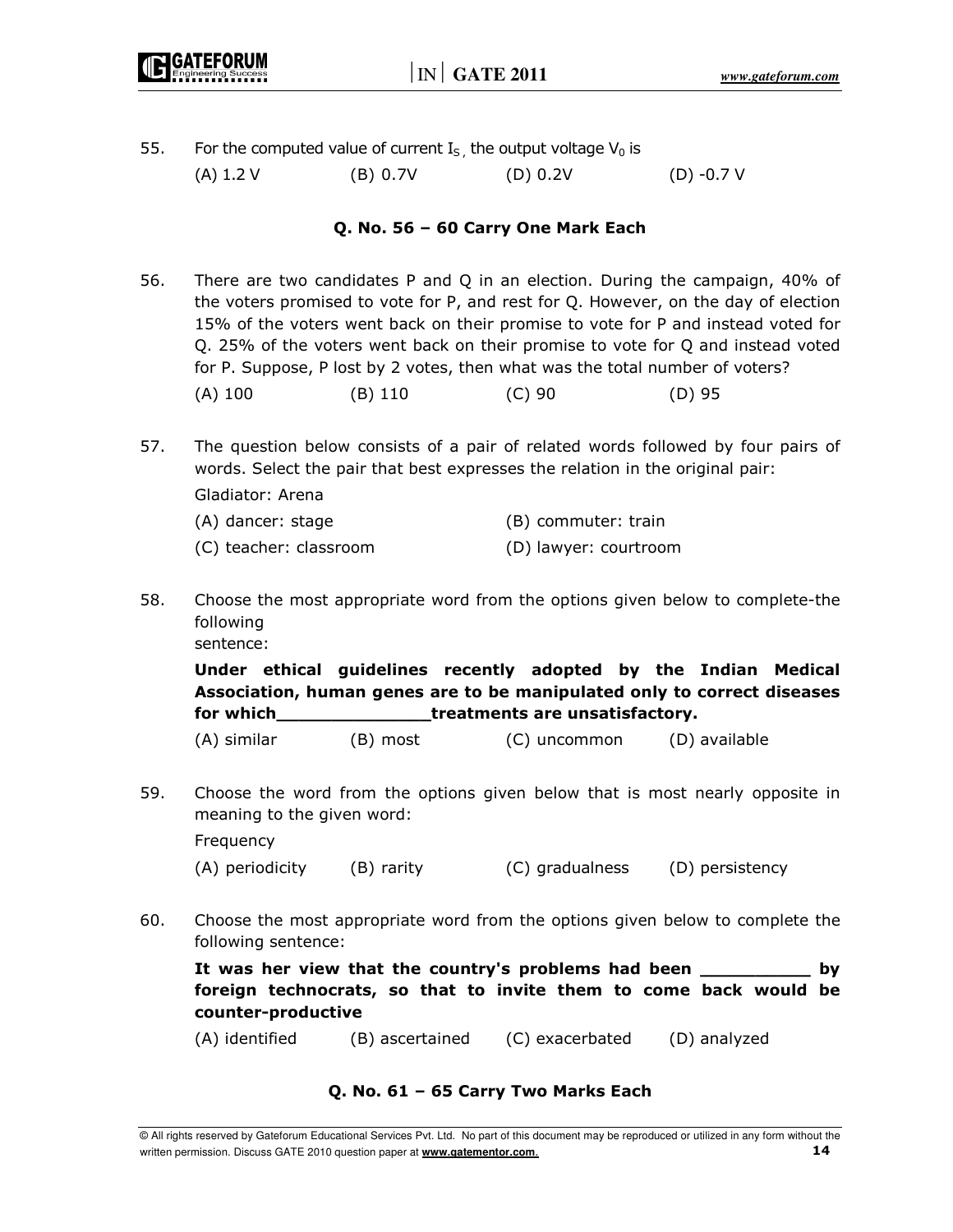

61. The fuel consumed by a motorcycle during a journey while traveling at various speeds is indicated in the graph below



The distances covered during four laps of the journey are listed in the table below

| Lap | <b>Distance</b> | <b>Average speed</b>  |
|-----|-----------------|-----------------------|
|     | (kilometres)    | (kilometres per hour) |
|     | 15              | 15                    |
|     | 75              | 45                    |
| R   | 40              | 75                    |
|     |                 |                       |

 From the given data, we can conclude that the fuel consumed per kilometre was least during the lap

(A) P (B) Q (C) R (D) S

62. The horse has played a little known but very important role in the field of medicine. Horses were injected with toxins of diseases until their blood built up immunities. Then a serum was made from their blood. Serums to fight with diphtheria and tetanus were developed this way.

It can be inferred from the passage, that horses were

- (A) given immunity to diseases
- (B) generally quite immune to diseases
- (C) given medicines to fight toxins
- (D) given diphtheria and tetanus serums
- 63. The sum of n terms of the series 4+44+444+.... is
- (A)  $(4/81) [10^{n+1} 9n 1]$  (B)  $(4/81)$  $(4/81) [10^{n-1} - 9n - 1]$  $(C)$   $(4/81)$  $[10^{n+1} - 9n - 10]$  (D)  $(4/81)$ (D)  $(4 / 81)$  $\left\lceil 10^n - 9n - 10 \right\rceil$

<sup>©</sup> All rights reserved by Gateforum Educational Services Pvt. Ltd. No part of this document may be reproduced or utilized in any form without the written permission. Discuss GATE 2010 question paper at **www.gatementor.com.** 15